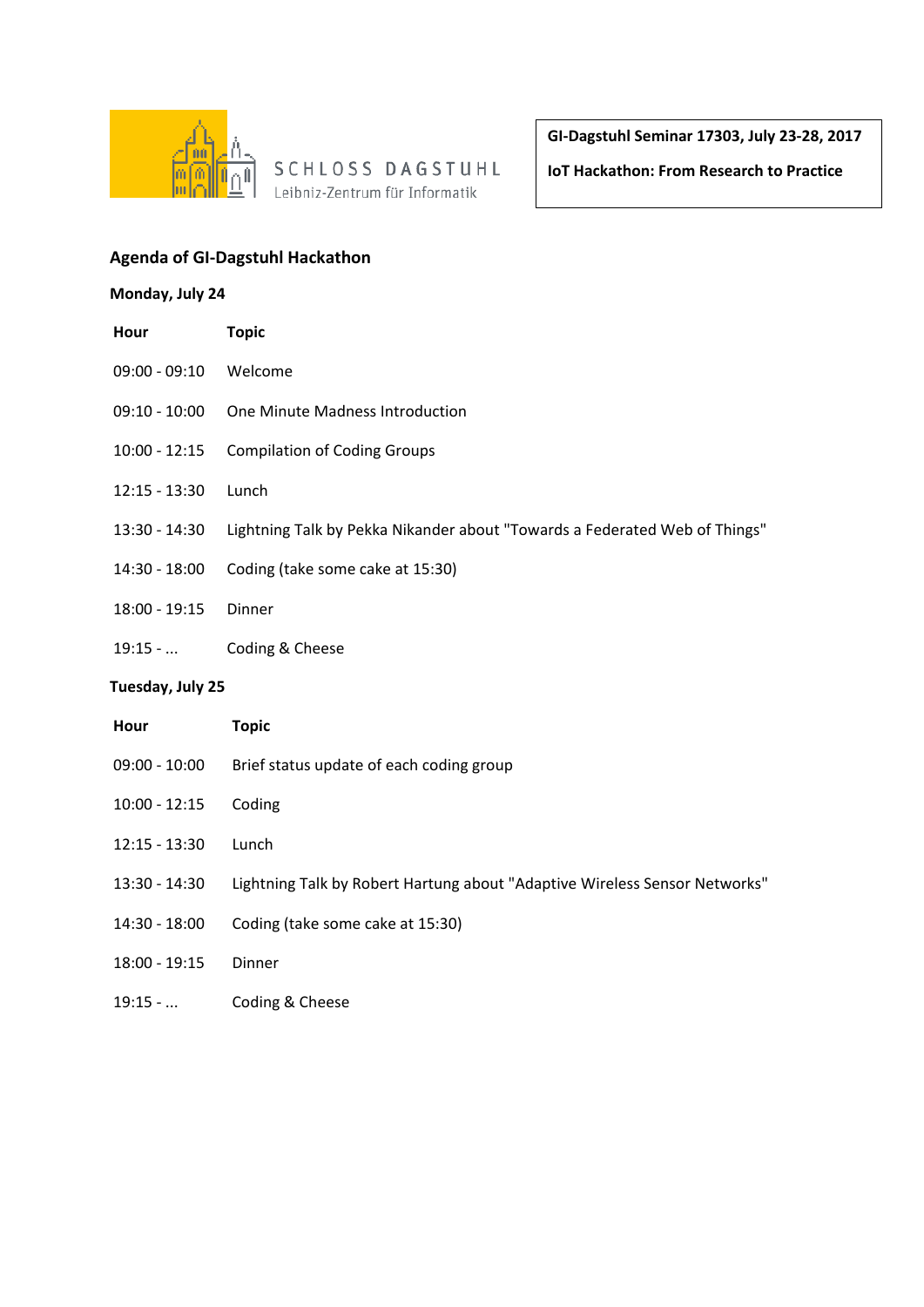## **Wednesday, July 26**

| Hour            | <b>Topic</b>                                                                                                   |
|-----------------|----------------------------------------------------------------------------------------------------------------|
| $09:00 - 10:00$ | Brief status update of each coding group                                                                       |
| $10:00 - 12:15$ | Coding                                                                                                         |
| $12:15 - 13:30$ | Lunch                                                                                                          |
| 13:30 - 14:30   | Lightning Talk by Cenk Gündogan about "ICN for the Constrained IoT: Nudging the Limits of<br>Request-Response" |
| 14:30 - 16:30   | Hiking to Bardenbach                                                                                           |
| 17:00 - 18:00   | Break / Coding                                                                                                 |
| $18:00 - 19:15$ | Dinner                                                                                                         |
| $20:00 - 21:00$ | Concert of the Hackathon Orchester (Peter, Martine, Raphael)                                                   |
| $21:00-.$       | Coding & Cheese                                                                                                |

# **Thursday, July 26**

| Hour            | <b>Topic</b>                                                                              |
|-----------------|-------------------------------------------------------------------------------------------|
| $09:00 - 10:00$ | Brief status update of each coding group                                                  |
| $10:00 - 12:15$ | Coding                                                                                    |
| $12:15 - 13:30$ | Lunch                                                                                     |
| 13:30 - 14:30   | Lightning Talk by Christopher Scherb about "Introduction to Named Function<br>Networking" |
| 14:30 - 18:45   | Coding (take some cake at 15:30)                                                          |
| 18:45           | Leaving for Dinner                                                                        |
| 19:00 - 23:00   | Dinner @ Landgasthof Paulus                                                               |
| Friday, July 26 |                                                                                           |
| Hour            | <b>Topic</b>                                                                              |
| $09:00 - 10:00$ | Final coding                                                                              |
| $10:00 - 12:15$ | Wrap-up &<br>Farewell                                                                     |
| $12:15 - 13:30$ | Lunch                                                                                     |